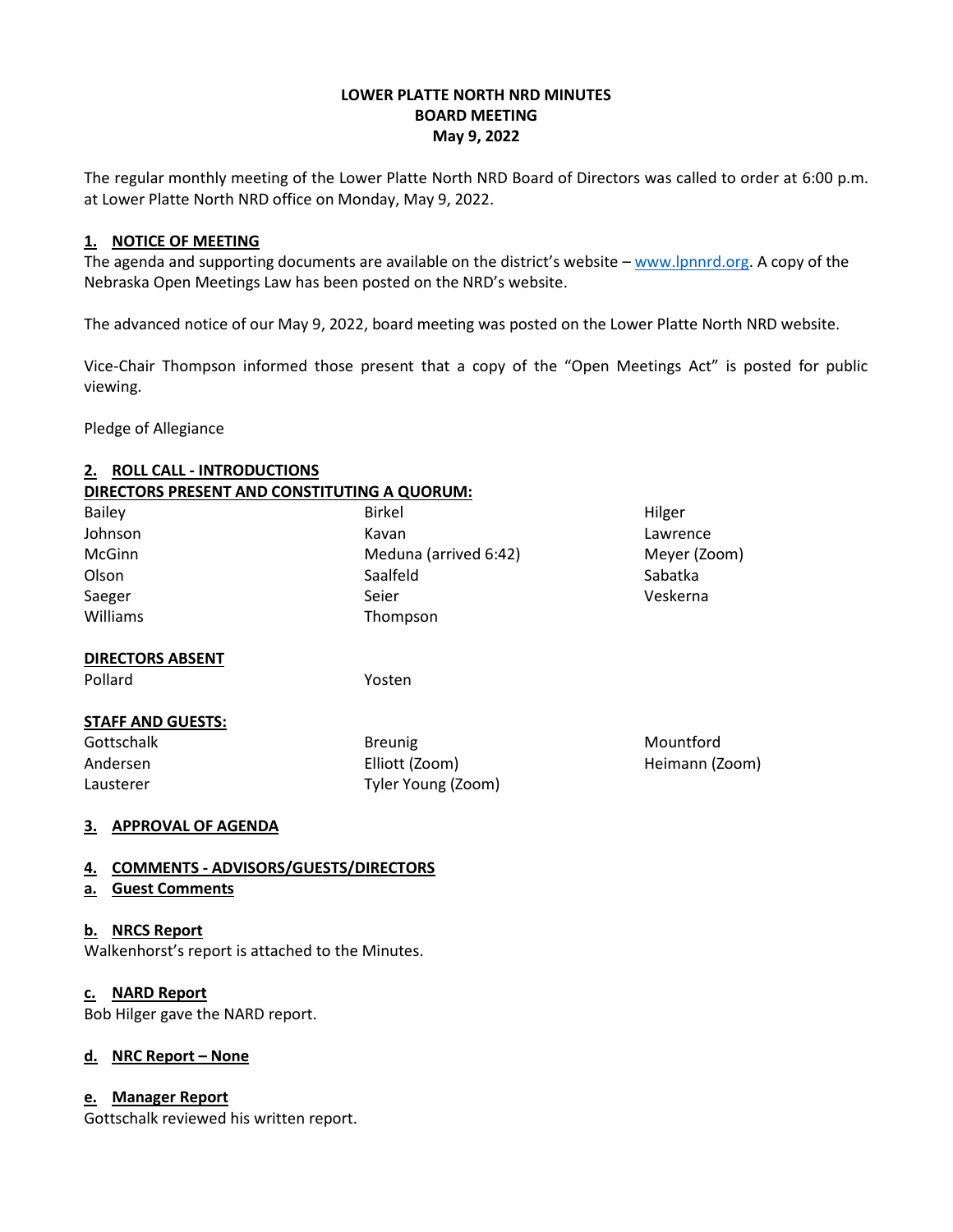## **f. Education Program**

Tyler with Water Strategies gave a brief update of current issues on Capital Hill and what their firm is doing for the NRD on a regular basis.

## **5. APPROVAL OF MINUTES**

Williams the motion, seconded by Johnson, to approve the minutes from the April 11, 2022, Board Meeting. Motion carried on consent agenda.

## **6. REPORT OF STANDING COMMITTEES**

- **A**. **EXECUTIVE COMMITTEE REPORT**
- **1. UNFINISHED BUSINESS - None**

## **2. Meetings**

- **a. Pending**
	- **1. NARD Basin Tour – Update Given**

## **b. Reports - None**

### **3. Management Items**

## **a. Director Absence**

Johnson made the motion, seconded by Lawrence, to approve Director absence requests from Williams for March, Saalfeld and Thompson for February and Kavan for January. Motion carried.

**AYE:** Bailey, Birkel, Hilger, Johnson, Lawrence, McGinn, Olson, Saalfeld, Sabatka, Saeger, Seier, Veskerna, Williams

**NAY:** Meyer

**ABSTAIN:** Kavan and Thompson

### **b. Monthly Education Program – Update Given**

### **c. Czechland Property Issue**

Williams made the motion, seconded by Johnson, to have Gottschalk work with JEO and current landowner to transfer the Czechland property with a temporary water easement in place. Motion carried on consent agenda.

### **d. FYRA Email – Update Given**

# **e. New Office Building Sub-Committee – Update Given**

**4. Equipment – None**

### **5. Personnel – None**

**6. Finance**

### **a. Approval of Financial Reports**

Williams made the motion, seconded by Johnson, to approve the Final March 2022 Financial Statement as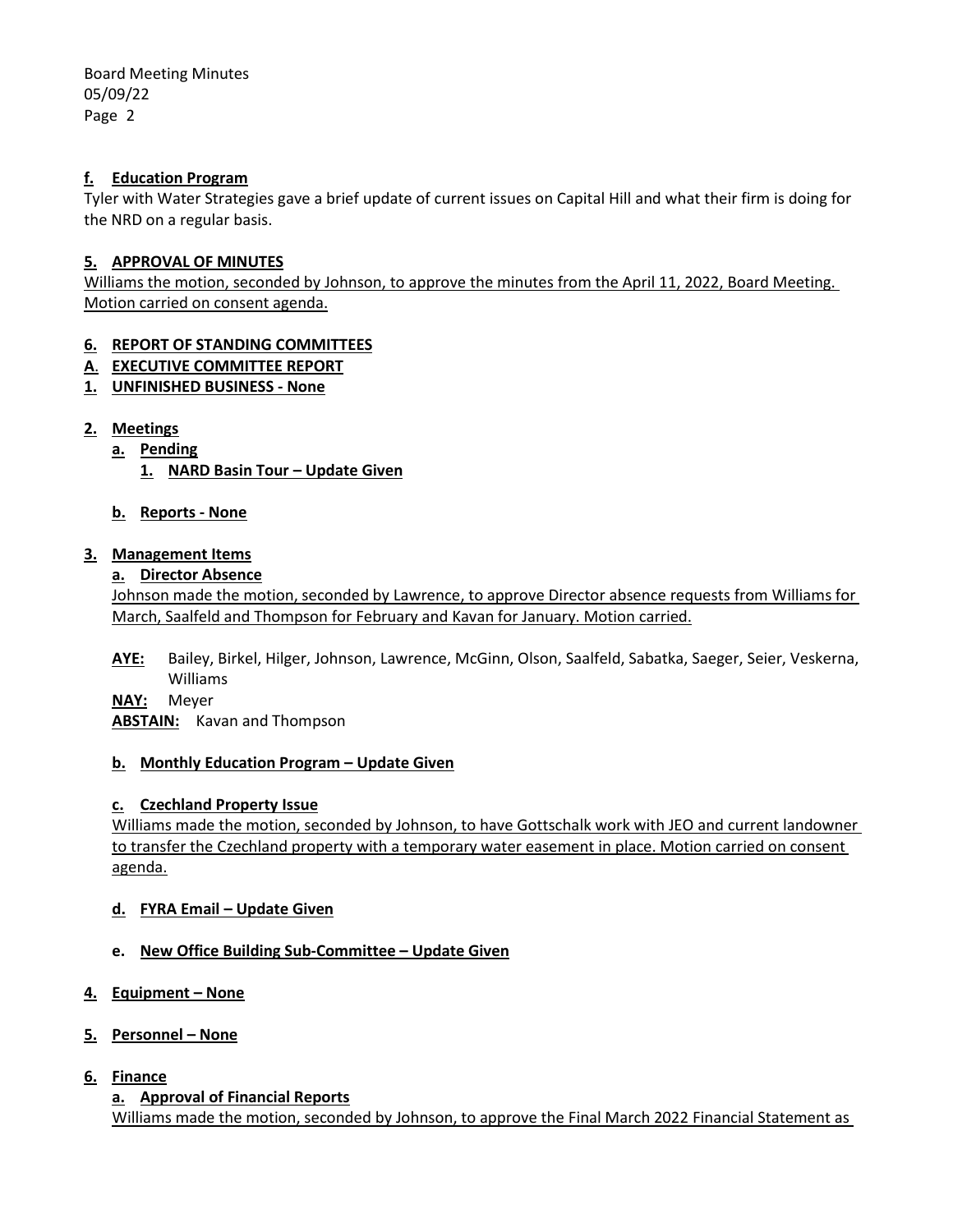attached to the Executive Committee Minutes. Motion carried all members present voting aye.

### **b. Approval of Managers Expenses**

Williams made the motion, seconded by Johnson, to approve Manager Gottschalk's time and expense sheets as attached to the Executive Committee Minutes. Motion carried on consent agenda.

## **c. Accounts Over 90 Days - Update Given**

Williams made the motion, seconded by Johnson, that the May LPNNRD Executive Committee Minutes be received and placed on file. Motion carried on consent agenda.

# **B. OPERATIONS COMMITTEE REPORT**

**1. UNFINISHED BUSINESS - None**

# **2. WILD NE AND OTHER PROGRAMS**

Saeger made the motion, seconded by Seier, to approve partnering with Ducks Unlimited, NE Game and Parks through a NAWCA Grant in renovating/developing the 16-acre wetland on the Wanahoo property along County Road P at a District cost of \$62,500 of which the funds will be used from the Wanahoo Operations account. Motion carried.

- **AYE:** Bailey, Hilger, Johnson, Kavan, Lawrence, McGinn, Meduna, Meyer, Olson, Saalfeld, Sabatka, Saeger, Seier, Veskerna, Williams, Thompson
- **NAY:** Birkel

# **3. OPERATION AND MAINTENANCE & OTHER ITEMS**

# **a. Wanahoo Dam Stilling Basin (FEMA)**

Olson made the motion, seconded by McGinn, to make final payment on the Wanahoo Stilling Basin to Valley Corporation in the amount of \$188,310.12 which includes retainage and change orders. Motion carried.

**AYE:** Bailey, Birkel, Hilger, Johnson, Kavan, Lawrence, McGinn, Meduna, Olson, Saalfeld, Sabatka, Saeger, Seier, Veskerna, Williams, Thompson

**ABSENT:** Meyer

# **b. Wanahoo Relief Well Reconditioning – Update Given**

### **c. Haying Recreation Areas**

Williams made the motion, seconded by Johnson, to approve the four high bids for hay harvest on the district recreation areas from Dan Ourada, Dan Kadavy, Ken Cejka and Meduna Family Farms. Motion carried on consent agenda.

# **d. Cottonwood Dam Assessments – Update Given**

# **e. Big Game Conservation Association Request**

Williams made the motion, seconded by Johnson, to have staff work with BGCA to place a second elevated deer blind on the Wanahoo property for youth mentor deer hunting in coordination with the PATH program. Motion carried on consent agenda.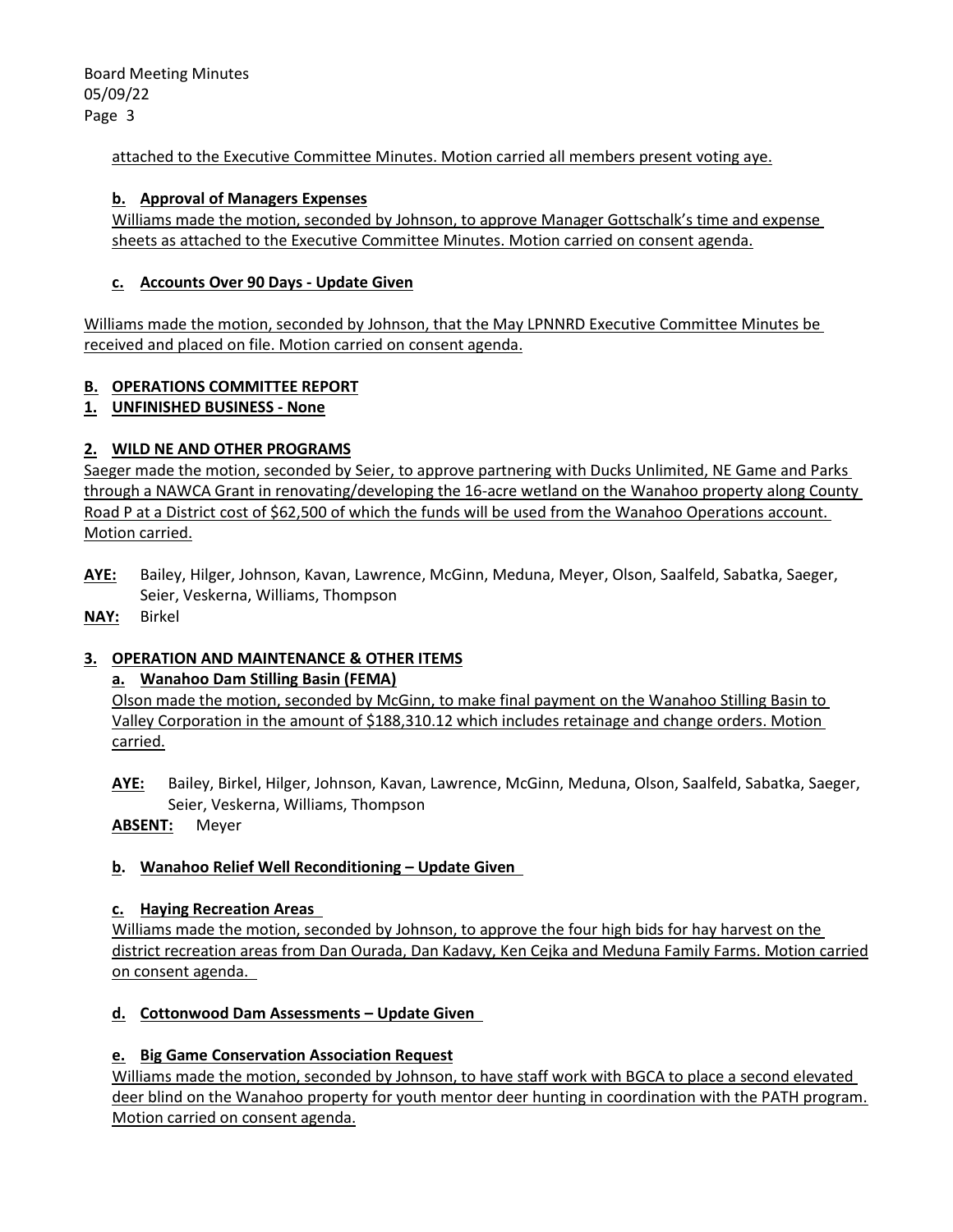## **f. Conservation Tree Program – Update Given**

**4. ROCK AND JETTY – Update Given**

#### **5. LAKE WANAHOO**

- **a. Lake Wanahoo Permit Sales – Update Given**
- **b. Lake Wanahoo Camping Revenue – Update Given**
- **c. Lake Wanahoo Donations - Update Given**
- **d. Clint Johannes Education Building – Update Given**

#### **6. INFORMATION & EDUCATION**

- **a. Information**
	- **1. Radio and eAds – Update Given**
	- **2. Analytics – Update Given**
	- **3. News Channel Nebraska Advertising – Update Given**
	- **4. 100 Millionth Tree Planting – Update Given**
	- **5. The Gift of Trees – Update Given**
- **b. Education**
	- **1. Past Events – Update Given**
	- **2. Future Events – Update Given**
	- **3. Western Tiger Salamander – Update Given**

#### **7. RURAL WATER SYSTEMS**

- **a. Colon – Update Given**
- **b. Bruno – Update Given**
- **c. Other – None**

Williams made the motion, seconded by Johnson, that the May LPNNRD Operations Committee Minutes be received and placed on file. Motion carried on consent agenda.

### **C. WATER COMMITTEE REPORT**

- **1. UNFINISHED BUSINESS - None**
- **2. REGULATORY**
	- **a. GROUNDWATER MANGEMENT AREA**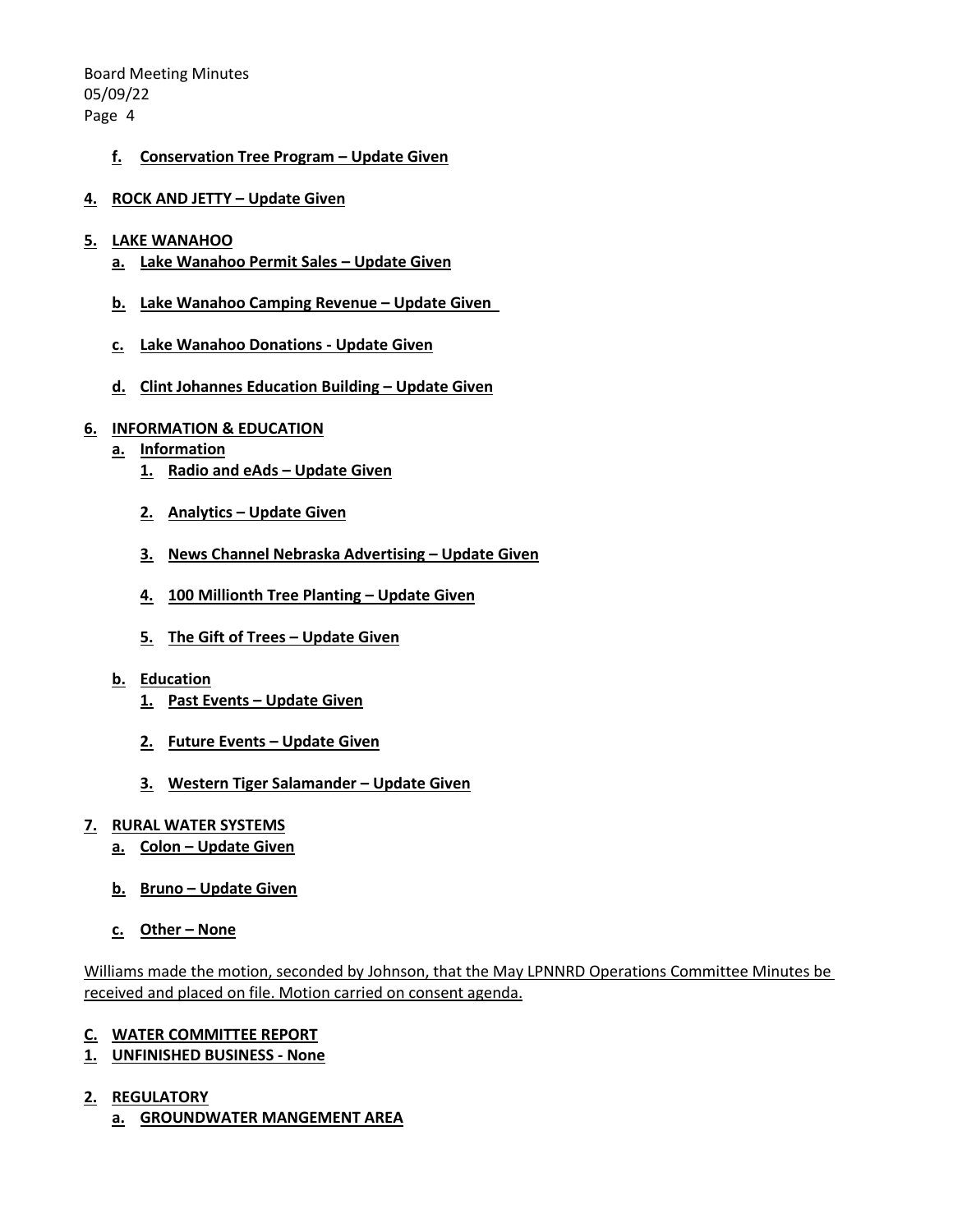## **1. Certified Irrigated Acre Transfer Policy**

Saalfeld made the motion, seconded by Williams, to approve the certified irrigation acres transfer policy as presented, for an effective date of 05/12/22. Motion carried.

- **AYE:** Bailey, Birkel, Hilger, Johnson, Kavan, Lawrence, McGinn, Meduna, Olson, Saalfeld, Sabatka, Saeger, Seier, Veskerna, Williams, Thompson
- **NAY:** Meyer

## **2. Irrigation Transfer Request**

Williams made the motion, seconded by Johnson, to proceed on processing Jamie Yindrick transfer request of certified irrigation acres for approval consideration after all documents are received by NRD staff, reviewed and approved by Water Committee. Motion carried on consent agenda.

## **3. Well Permit Program - Update Given**

**a. Well Permits Approved – Update Given**

### **4. Special Quantity Subareas**

Hilger made the motion seconded by Lawrence, to approve the SQS #2 well permits for Myron Behlen in NW-SW-S19-T19N-R1E with condition for a data logger and drawdown trigger for pumping restrictions. Motion carried all members present voting aye.

- **5. Cost-Share Programs – Update Given**
- **6. LPNNRD Operator Certification – Update Given**
- **7. Lower Platte River Basin Water Management Plan Coalition – Update Given**
- **b. Chemigation – Update Given**

### **c. Groundwater Energy Levels – Update Given**

### **3. GROUND WATER PROGRAMS**

# **a. Decommissioned Well Program**

Lawrence made the motion, seconded by McGinn, to approve the new reasonable rates for Well Decommissioning as attached the Water Committee Minutes starting July 1, 2022, for the next year and eliminating the \$1,000 cap. Motion carried all members present voting aye.

### **1. Well Estimates – Update Given**

### **2. Plugged Wells**

Williams made the motion, seconded by Johnson, to make payment for well decommissioning to Walter Bohaty for \$1,000 and Barbara Vanek (Robert Meduna) for \$965.75. Motion carried on consent agenda.

# **b. Lower Platte North NRD Ground Water Studies**

- **1. Groundwater Department Projects Update**
- **2. Phase Area Update – Update Given**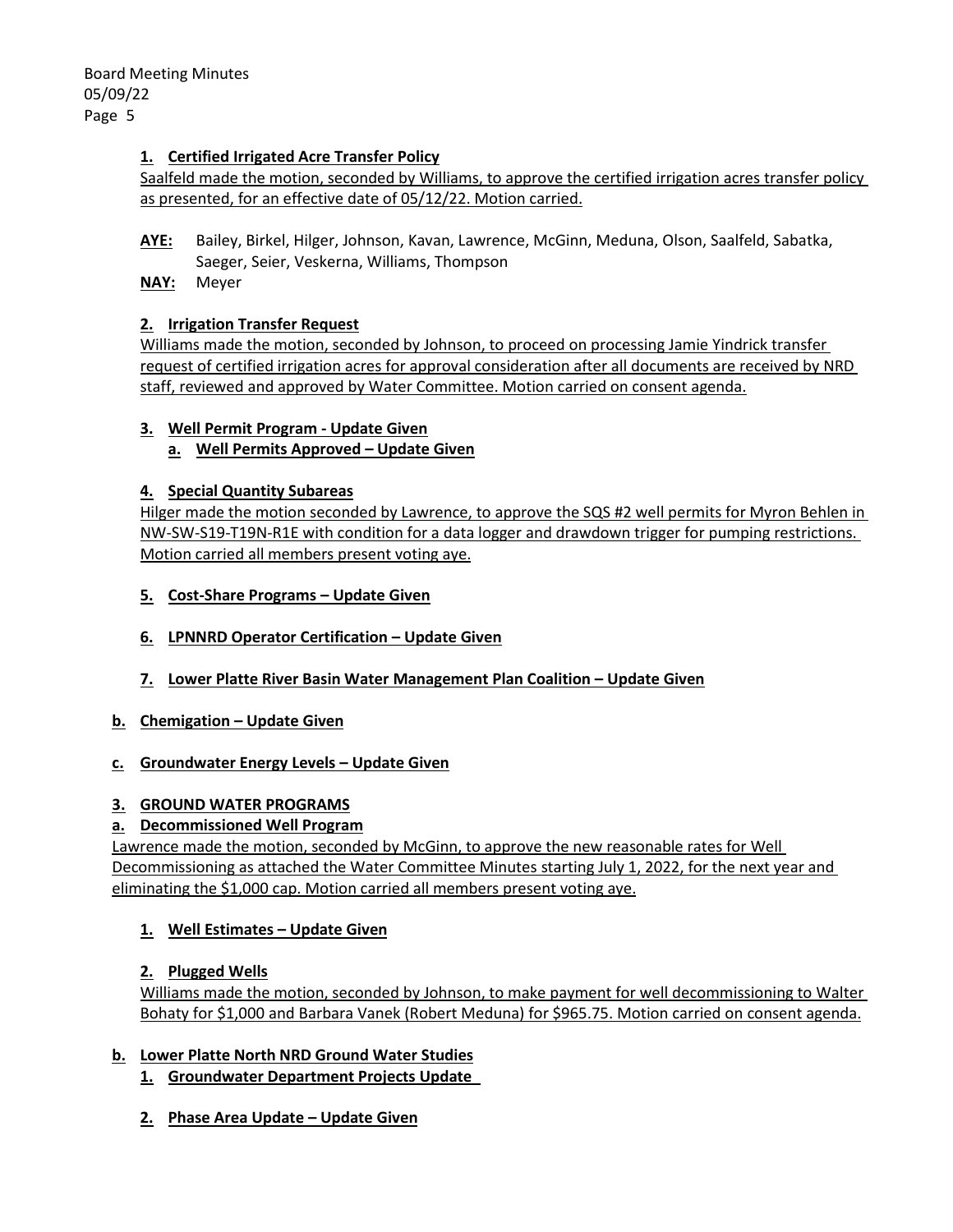## **3. Hydrogeologic Assessment**

Williams made the motion, seconded by Johnson, to have staff submit a grant for best management practices shown in Water Committee Minutes and include the hydrogeologic assessments. Motion carried on consent agenda.

## **4. Eastern Nebraska Water Resources Assessment (ENWRA)**

Williams made the motion, seconded by Johnson to approve the interlocal agreement extension with UNL/CSD to June 30, 2025. Motion carried on consent agenda.

## **5. Lower Platte River Consortium – Update Given**

## **c. New Monitoring Wells – Update Given**

## **d. Phoenix Database**

Birkel made the motion, seconded by Meduna, to approve the Phoenix Contract for database work for the amount of  $$12,500 +/- 10\%$  with a 50% deposit of  $$6,025$ . Motion carried.

- **AYE:** Bailey, Birkel, Hilger, Johnson, Kavan, Lawrence, McGinn, Meduna, Olson, Saalfeld, Sabatka, Saeger, Seier, Veskerna, Williams, Thompson
- **NAY:** Meyer

# **4. SURFACE WATER PROGRAMS**

- **5. OTHER**
	- **a. GMDA Summer Conference – Update Given**
	- **b. Comments from the Public – None**

Williams made the motion, seconded by Johnson, that the May LPNNRD Water Committee Minutes be received and placed on file. Motion carried on consent agenda.

# **D. PROJECTS COMMITTEE REPORT**

**1. UNFINISHED BUSINESS – NONE**

### **2. SWCP**

### **a. SWCP Application Approvals**

Williams made the motion, seconded by Johnson, to approve Ruth Widman's summer 2022 SWCP application for maximum cost-share of \$10,000. Motion carried on consent agenda.

- **b. SWCP Payments – None**
- **c. SWCP Cancellations – None**
- **d. Wahoo Creek Cost-Share Payment Approvals – None**
- **e. Lands for Conservation**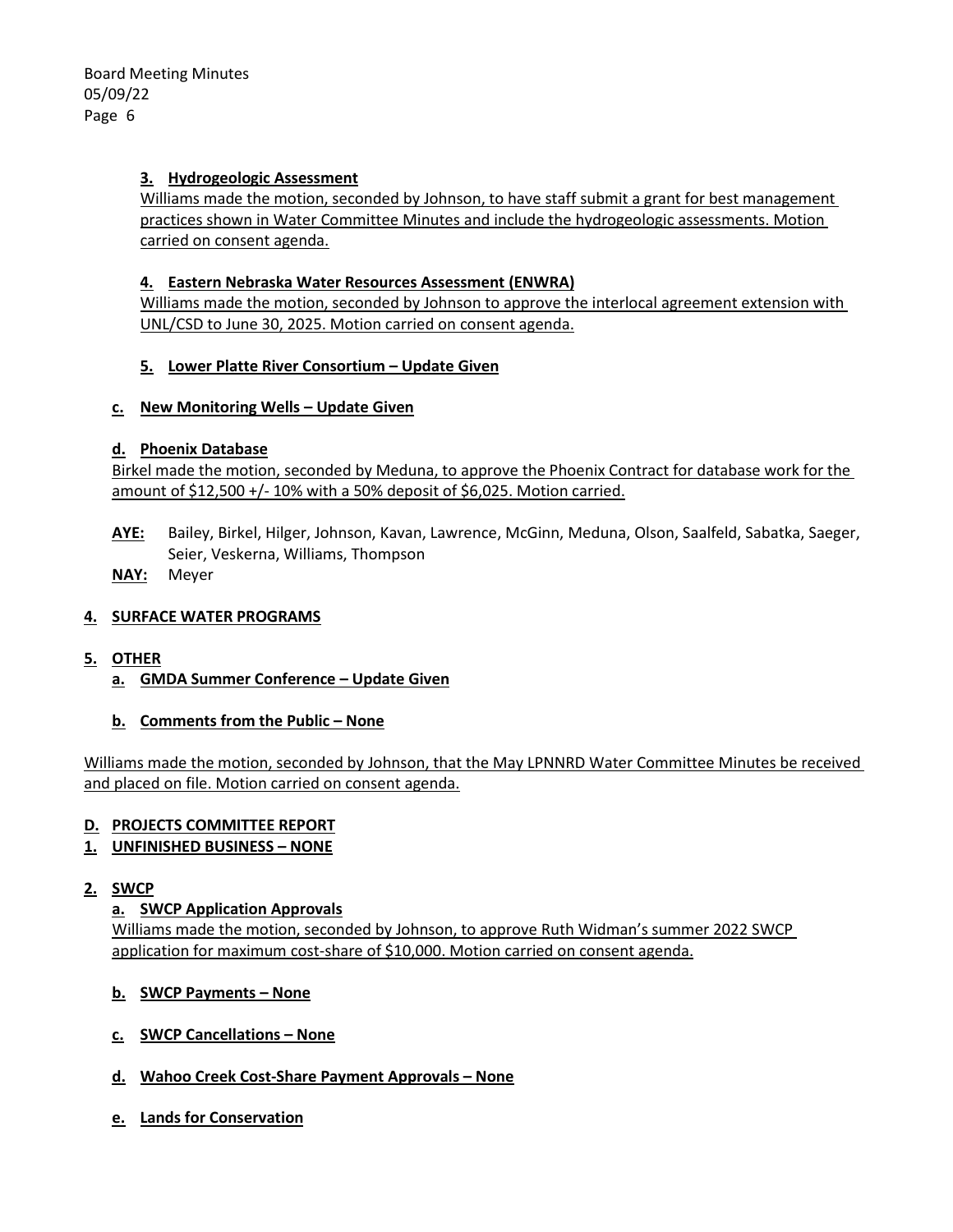> Williams made the motion, seconded by Johnson, to approve the three LFC applications as listed in Projects Minutes covering 150 acres as the approve rate of \$192/acre. Motion carried on consent agenda.

# **3. WATERSHEDS**

# **a. Shell Creek Watershed**

# **1. Shell Creek Environmental Enhancement Plan Implementation – Update Given**

# **a. Tom Sprunk Bank Stabilization/Wetlands Project**

Bailey made the motion, seconded by Johnson, to approve 75% cost-share, up to \$33,945 maximum assistance for the Tom Sprunk Grade Stabilization Shell Creek Project. Motion carried all members present voting aye.

**b. Shell Creek Grant Funding – Update Given**

# **c. Colfax County Channel Stabilization Project Assistance Request**

Williams made the motion, seconded by Johnson, to approve \$9,198 payment to Louis Lutjelusche for completed livestock water system within Shell Creek Environmental Enhancement Plan area. Motion carried on consent agenda.

# **b. Wahoo Creek Watershed**

- **1. Wahoo Creek Dam Site Planning Update & FYRA Invoices – Update Given**
- **2. Wahoo Creek Watershed Water Quality Plan Phase II – Update Given**
- **3. Olsson Design Update and Invoice - Update Given**

# **4. JOINT WATER MANAGEMENT ADVISORY BOARD**

- **a. Platte River Cameras/Gauge Project Payment – Update Given**
- **b. Rawhide Creek Watershed – Update Given**
- **c. Elkhorn Township/Fremont East Project Meeting – Update Given**
- **5. HAZARD MITIGATION PALN UPDATE – Update Given**

# **6. EROSION AND SEDIMENT RULES AND REGULATIONS - None**

# **7. OTHER**

# **a. SID No. 8 (Woodcliff) Approved Assistance Requests – Bank Stabilization**

Olson made the motion, seconded by Meduna, to approve the first of three \$35,000 assistance payments to SID No. 8 for the completed Bank Stabilization near Lots 1142-1134, to be paid after July 1, 2022 (FY 2023) after satisfactory project inspection, as attached to the Projects Committee Minutes. Motion carried all members present voting aye.

Williams the motion, seconded by Johnson, that the May LPNNRD Projects Committee Minutes be received and placed on file. Motion carried on consent agenda.

# **7. ADDITIONAL ACTION ITEMS**